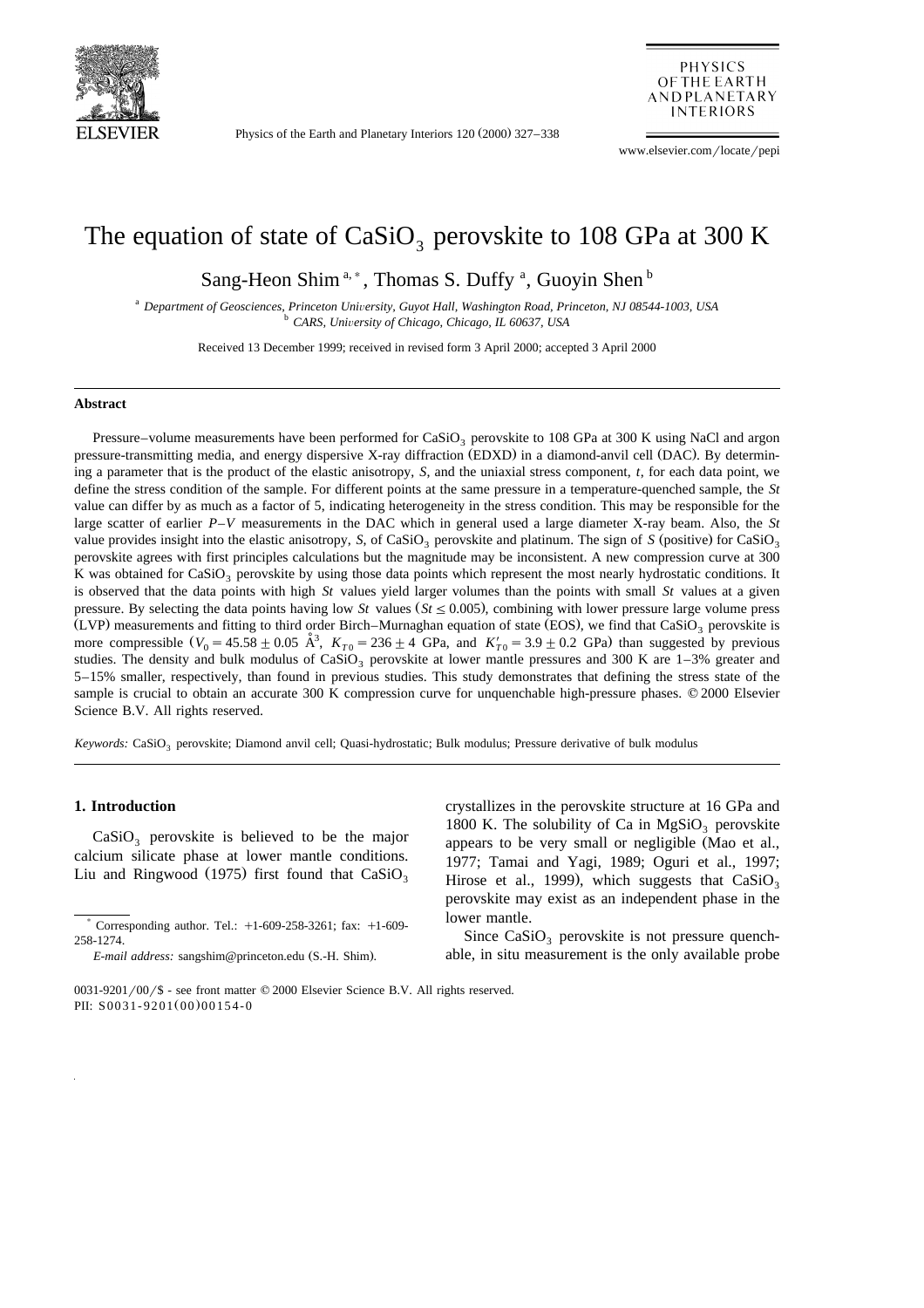to obtain information about the physical properties of this material. Static compression data for  $CaSiO<sub>3</sub>$ perovskite at ambient temperature have been reported across the entire lower mantle pressure range  $(24-135 \text{ GPa})$  in previous studies (Tamai and Yagi, 1989; Yagi et al., 1989; Tarrida and Richet, 1989; Mao et al., 1989). However, as discussed below, these results show a high degree of scatter which results in a range of fit values for the bulk modulus,  $K_{T0}$ , and especially poor constraints on the pressure derivative of the bulk modulus,  $K'_{T0}$ .

A possible explanation for this scatter could be non-hydrostatic stress conditions in the sample. However, the details of the stress condition were not quantitatively investigated in previous measurements. Furthermore, most of the earlier experiments were performed without using a pressure-transmitting medium. Thus, it is possible that the previous measurements are affected by non-hydrostatic stress. The resulting uncertainty in  $K_{T0}$  and  $K'_{T0}$  affects the accuracy of the 300 K isotherm. Shim and Duffy  $(2000)$  found that obtaining an accurate 300 K isotherm is particularly important for constraining the higher order thermoelastic parameters that are essential to deduce the physical properties of materials at extreme  $P-T$  conditions. Thus, it is necessary to more fully characterize the stress state of the sample and to develop an objective criterion to choose reliable *P*, *V* data points. We have performed *P*–*V* measurements to 108 GPa at ambient temperature for  $CaSiO<sub>3</sub>$  perovskite using either NaCl or argon as a pressure-transmitting medium. We also quantitatively analyze the stress conditions of the sample and apply this result to  $P-V$  equation of state (EOS) fitting.

#### **2. Description of non-hydrostatic stress state**

It has been shown that single-crystal elastic constants and the uniaxial stress component at high pressure can be obtained using X-ray diffraction (XRD) data measured under non-hydrostatic conditions (Singh et al., 1998; Mao et al., 1998; Duffy et al., 1999a,b). From the lattice strain theory for cubic crystals and assuming the isostress (Reuss) condition, the relative shift among different diffraction

lines that results from uniaxial compression, such as occurs in a diamond-anvil cell (DAC) with a solid pressure medium, can be described as a function of the elastic anisotropy, *S*, the uniaxial stress component, *t*, the angle between the diffraction plane normal and load direction,  $\psi$ , and the Miller indices of the diffraction line, *hkl* (Singh, 1993):

$$
\frac{a(hkl) - a(hkl^*)}{a_0}
$$
  
=  $-St(1 - 3\cos^2\psi)(\Gamma(hkl) - \Gamma(hkl^*))$ . (1)

where  $a(hkl)$  is the calculated unit-cell parameter from a single diffraction line, and the superscript  $\overline{\phantom{a}}$ denotes a reference diffraction line (in this study, the 200 line was used for both materials under consideration,  $CaSiO<sub>3</sub>$  perovskite and platinum) and the subscript 0 denotes ambient conditions. As discussed elsewhere (Singh, 1993; Singh et al., 1998), the angle  $\psi$  is typically  $\sim 85^\circ$  in a DAC experiment, near  $0^{\circ}$  in a typical large volume press (LVP) experiment, and  $\psi$  can be varied continuously between 0° to  $90^\circ$  in a radial or side diffraction experiment in the DAC.

The uniaxial stress component, *t*, is defined as the difference between the principal stress along the axial direction of the DAC,  $\sigma_3$ , and the principal stress along the radial direction of the DAC,  $\sigma_1$ :

$$
t = \sigma_3 - \sigma_1. \tag{2}
$$

with *t* taken to be positive on compression. The elastic anisotropy factor, *S*, is given by,

$$
S = s_{11} - s_{12} - \frac{s_{44}}{2},\tag{3}
$$

where the  $s_{ij}$ 's are the single-crystal elastic compliances. The parameter *S* can be either positive or negative and is zero for an elastically isotropic material.  $\Gamma$ (*hkl*) is given by:

$$
\Gamma(hkl) = \frac{h^2k^2 + k^2l^2 + l^2h^2}{(h^2 + k^2 + l^2)^2}.
$$
\n(4)

By fitting the  $(\Gamma(hkl) - \Gamma(hkl^*), [\alpha(hkl) - \gamma(kk)]$  $a(hkl^*)$ / $a_0$ ) data set to a linear equation (Eq. (1)), one obtains a slope that is equal to  $-ft(1-3 \cos^2 \theta)$  $\psi$ ). Since  $\psi$  is fixed for energy dispersive X-ray diffraction (EDXD), one can calculate the uniaxial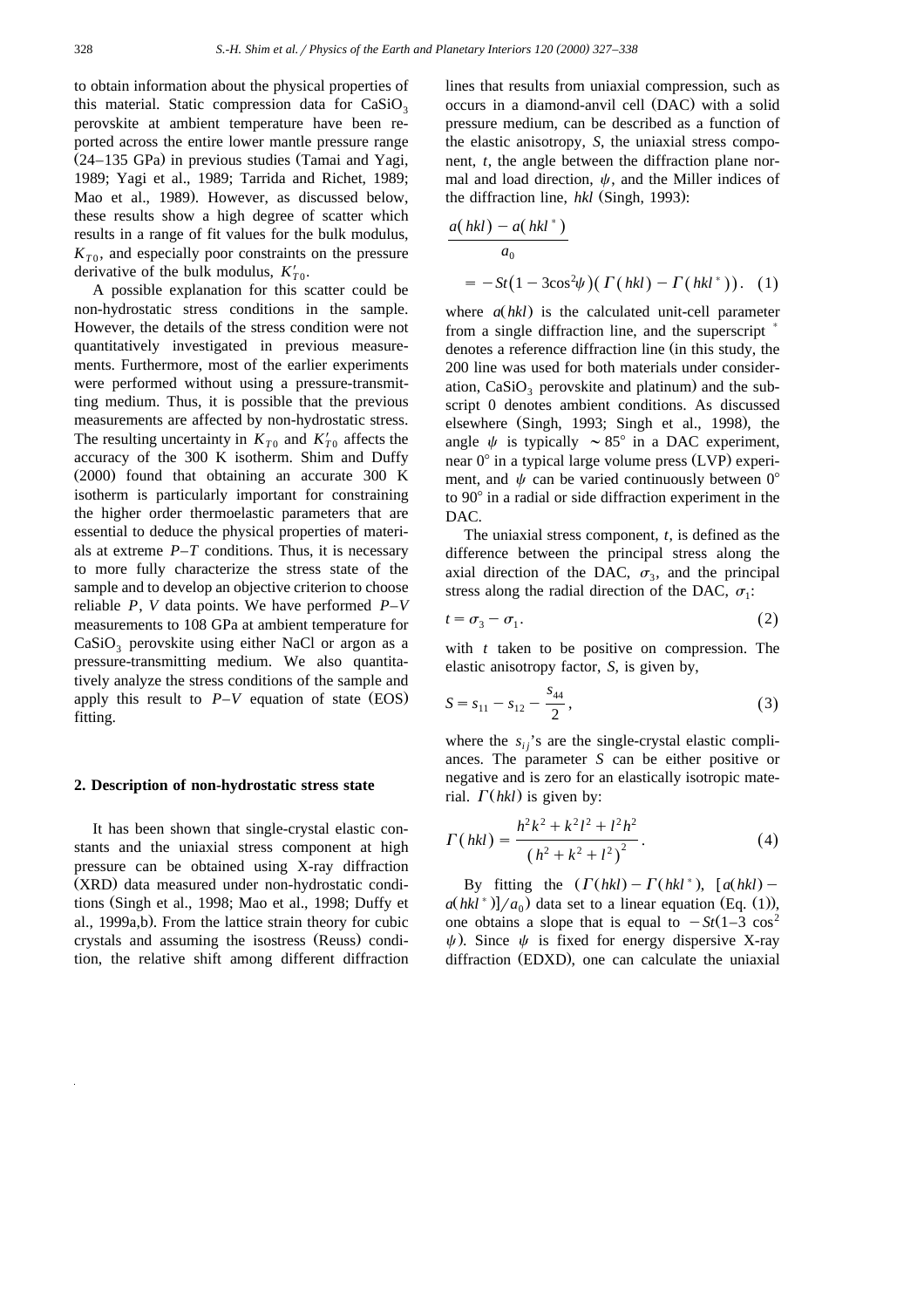stress component if *S* is known. For platinum, *S* is equal to 0.0031 GPa<sup> $-1$ </sup> at ambient pressure (Macfarlane and Rayne, 1965) but its pressure dependence is unknown. In general, *S* may vary with pressure (Duffy et al., 1995). In the case of  $CaSiO<sub>3</sub>$  perovskite, only theoretical elastic constants are available for calculation of *S* (Karki and Crain, 1998). This result suggests that *S* is positive and decreases with compression from  $0.0028$  GPa<sup>-1</sup> at 1 bar to  $0.0002$  GPa<sup>-1</sup> at 120 GPa. Due to the uncertainty in *S* for these materials, we will use the product *St* as an indicator of the magnitude of the uniaxial stress component in a sample.

# **3. Experimental methods**

A natural wollastonite from Newburg, NY was used as starting material. The crystallinity and purity were checked by XRD and energy dispersive spectroscopy (EDS). Minor amounts of Fe, Mg, and Mn were detected. However, the content of these impurities were always no more than the detection limit of the EDS technique (less than  $1 \text{ mol} \%$ ).

Powdered  $(\leq 5 \mu m)$  wollastonite was mixed with 10 wt.% platinum (grain size  $\leq 1 \mu$ m) which served as a laser absorber and internal pressure standard (using the EOS of Holmes et al., 1989).  $10$ - $\mu$ m thick and  $130$ - $\mu$ m diameter foils were made from the Pt +  $CaSiO_3$  perovskite mixture. These foils were loaded in a  $150$ - $\mu$ m diameter hole in a stainless steal gasket. Diamond anvils with a  $300-\mu m$  flat culet were used at pressures below 70 GPa. At higher pressures, a  $40$ - $\mu$ m diameter foil was loaded in  $50-\mu m$  rhenium gasket hole and compressed between a pair of beveled anvils with a  $100$ - $\mu$ m diameter central flat. NaCl or argon was also loaded as a pressure-transmitting media and served to insulate the sample from the diamond anvils. To prevent contact between the sample foil and diamond, we put small chips of starting material (wollastonite) between the sample and diamond. This also enables argon to flow between sample and diamond such that argon surrounds the sample and plays a role as insulator at high temperature.

The EDXD spectra were measured using a tapered undulator synchrotron source at the GSECARS sector (13-ID-D) of the Advanced Photon Source

(APS) (Rivers et al., 1998). A  $10\times10$  µm beam size was obtained using tungsten carbide slits. By measuring the XRD spectra over this small area, the effect of inhomogeneity due to stress gradients is expected to be reduced. Furthermore, the small beam size is useful to probe the stress condition around the heated area.

To transform lower pressure phases to the perovskite phase and to attempt to relax the deviatoric stress, the samples were heated  $(T = 1500-2400 \text{ K})$ at frequent intervals using the double-sided laser-



Fig. 1. Representative XRD patterns of  $CaSiO<sub>3</sub>$  perovskite at high pressures and ambient temperature.  $CaSiO<sub>3</sub>$  perovskite lines are indicated with  $(hkl)$  values. The background structure from the undulator insertion device is indicated by ''bg''. Indium and tungsten X-ray fluorescence lines arising from laser and X-ray optics, respectively, are marked. Pt indicates platinum diffraction lines. Although in these patterns the diffraction peaks from pressure medium (argon) are not clearly observed, other XRD patterns do contain peaks of the pressure medium and we also observe a transparent portion of the sample chamber which indicates the existence of transparent argon (sample mixture is dark gray due to platinum). During heating argon peaks tend to grow strongly, and the local variation of argon peak intensity is due to preferred orientation.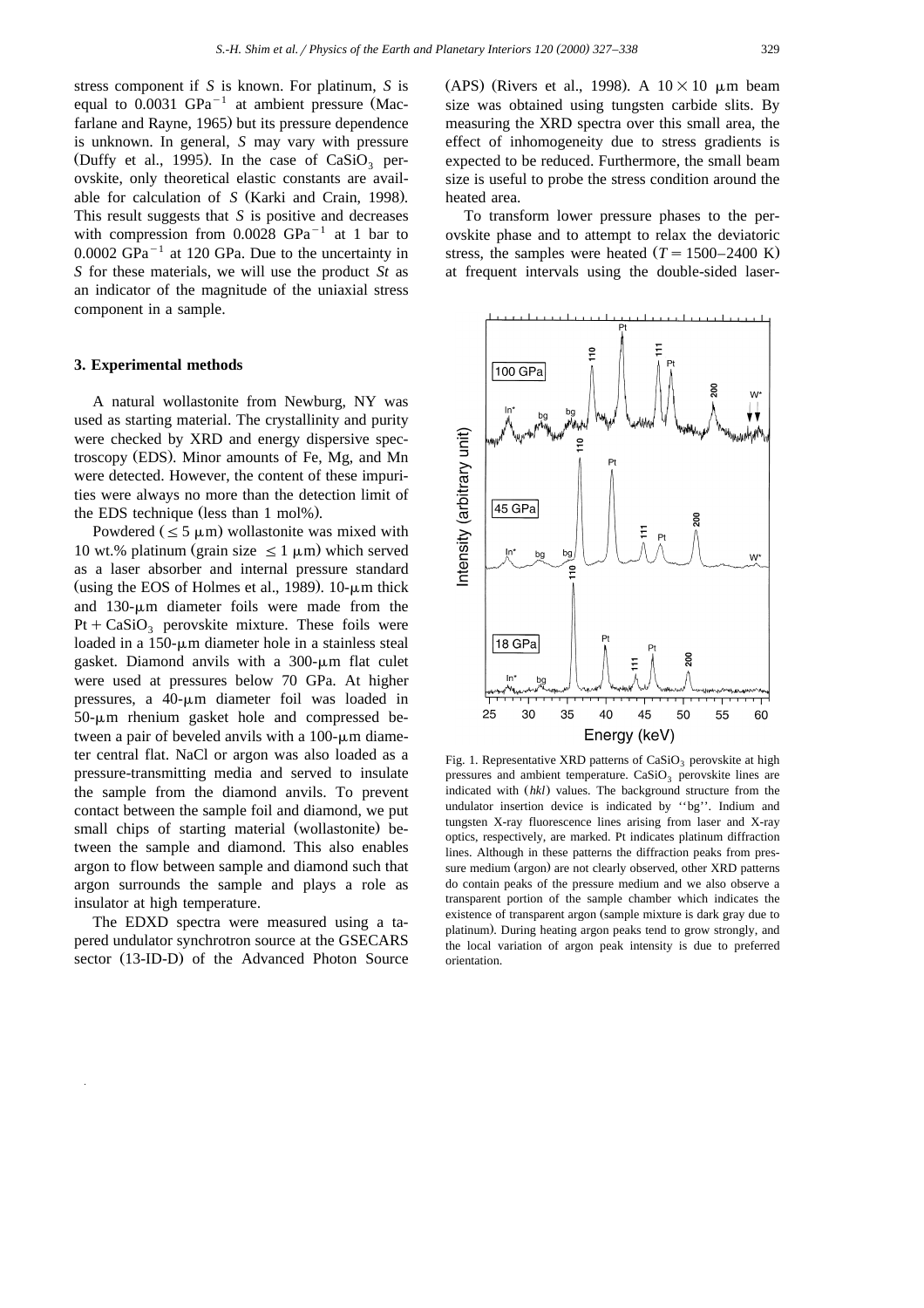

Fig. 2. Fit of the unit-cell parameter of  $CaSiO<sub>3</sub>$  perovskite from individual diffraction lines to Eq.  $(1)$ . The *St* value is related to the negative of the slope. The Miller index of each point is shown at the right of the symbol. For this case, *St* was determined to be  $0.0059 + 0.0004$ .

heated diamond-anvil cell (DSLHDAC) technique (Shen et al., 1998). The  $CaSiO<sub>3</sub>$  perovskite phase begins to form during or after heating above 1000 K at more than 15 GPa (Shim et al., 2000). The XRD patterns at  $300$  K were measured up to  $108$  GPa (Fig. 1).

The XRD peaks were fit using a pseudovoigt profile function. The unit-cell parameters and volumes were calculated using four or more diffraction lines for  $CaSiO<sub>3</sub>$  perovskite and three or more for platinum. The *St* values were obtained for both materials by fitting the calculated unit-cell parameters from individual diffraction lines and their Miller indices to Eq. (1) (Fig. 2). For  $CaSiO<sub>3</sub>$  perovskite, we used at least three diffraction lines for the *St* calculation. Since we have two strong diffraction lines for platinum and the others are relatively weak, we used only the 111 and 200 lines to obtain the *St* value for platinum.

#### **4. Results**

#### *4.1. Stress state of temperature-quenched samples*

It has long been recognized that the uniaxial nature of the DAC could result in generation of

significant non-hydrostatic stresses in a solid and produce a systematic error in *P*–*V* measurements  $(e.g.,$  Kinsland and Bassett, 1977). By measuring the XRD pattern as a function of angle from the maximum stress direction of a DAC, Duffy et al. (1999a) confirmed that the measurement along the maximum stress direction could result in 30% overestimation of bulk modulus,  $K_0$ , in the case of rhenium. Although rhenium is extreme due to its large strength, this observation emphasizes the importance of quasi-hydrostatic conditions for *P*–*V* measurements or, at least monitoring the stress state of the sample.

In most of our XRD spectra, the 200 lines of  $CaSiO<sub>3</sub>$  perovskite and platinum yield larger unit-cell parameters than other lines  $(0.36\%$  larger for CaSiO<sub>3</sub> perovskite on average). This was also observed for platinum and gold at high pressure and 300 K (Shim and Duffy, unpublished data). For gold, in side diffraction experiments, Duffy et al. (1999a) observed that the unit-cell parameter calculated from the 200 line is always higher than those from other lines for  $\psi = 90^\circ$  which is nearly the same condition as this study. They showed that this relative shift of the 200 line can be interpreted as a result of non-hydrostatic stresses in the sample for the case where  $S>0$ .

In order to describe the stress state of the sample, we calculated *St* values for  $CaSiO<sub>3</sub>$  perovskite and platinum (Fig. 3). The  $St$  values for both  $CaSiO<sub>3</sub>$ perovskite and platinum show considerable scatter even at the same pressure. The *St* values are based on small shifts of diffraction lines (typically  $\leq$ 0.7%), so part of this scatter may be caused by the low resolution of EDXD technique.

However, when diffraction patterns are recorded directly at high temperature (Shim et al., 2000), the scatter of *St* values decreases markedly and the average values approach zero. This means that the noise contribution from EDXD is small. This is consistent with the results of EDXD experiments on MgO under quasi-hydrostatic conditions (helium pressure-transmitting medium) in which mean lattice parameter differences from different diffraction lines were found to be only 0.03% (Speziale et al., 2000). Since *S* is constant for a given pressure and temperature, the observed scatter at 300 K must be caused by differences in *t*, i.e., heterogeneity in the sample stress state. To confirm this hypothesis, we probed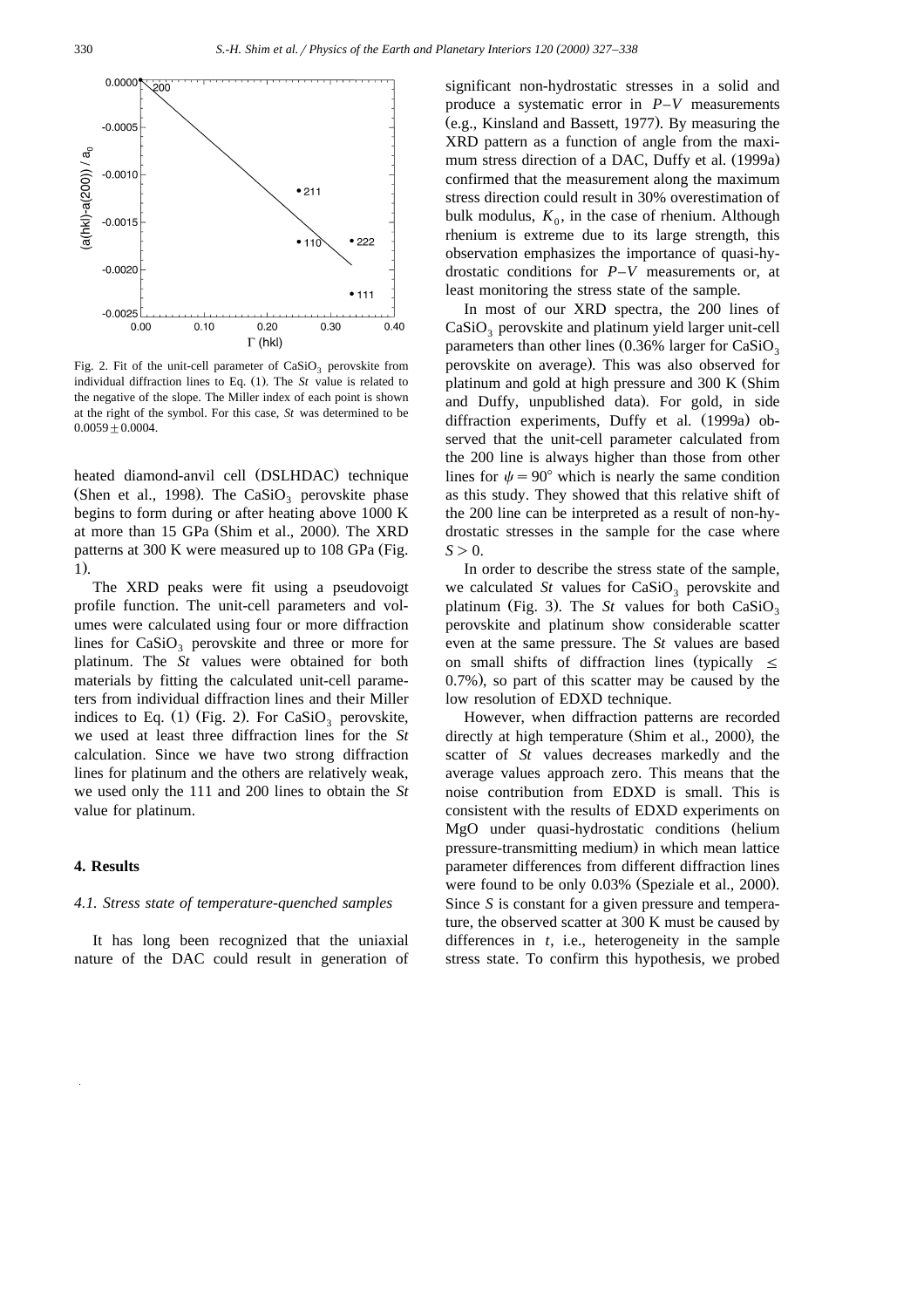

Fig. 3. Measured *St* values for (a)  $CaSiO<sub>3</sub>$  perovskite and (b) platinum versus pressure at 300 K. The data points with solid symbols are the points for which  $St$  of both  $CaSiO<sub>3</sub>$  perovskite and platinum are less than 0.005. These points were selected for EOS fitting. The estimated error  $(1\sigma)$  obtained from linear fitting is denoted by the error bar. Since only two diffraction lines were used, an estimated error is not available for platinum.

several spots near the heated area both after quench and cold compression (Fig. 4). This was possible by using a small X-ray beam of  $10\times10$  µm. We obtained three or four spectra by shifting the sample relative to the incident X-ray beam by  $10-15 \mu m$  in two orthogonal directions. Directly after temperature quench we typically found different *St* values at different positions from the heated spot (Fig. 4a). For the case of Fig. 4a, the measured pressure difference within a  $30$ - $\mu$ m area is no more than 2 GPa. In previous EOS studies of temperature-quenched high-pressure phases, a small radial pressure gradient was used to suggest that the sample is fully relaxed and deviatoric stress is not significant. However, the *St* measurement is a more direct probe of the stress state.



Fig. 4. Pressure and uniaxial stress component around the heated area (a) after quench and (b) after heating followed by compression at 300 K. The *X*- and *Y*-axes are the distances from the central heated spot. The size of symbol is proportional to the magnitude of the  $St$  value (the scale is different for (a) and (b)). For each point, the pressure and the *St* values are given above. The number in parenthesis is the estimated uncertainty  $(1\sigma)$ .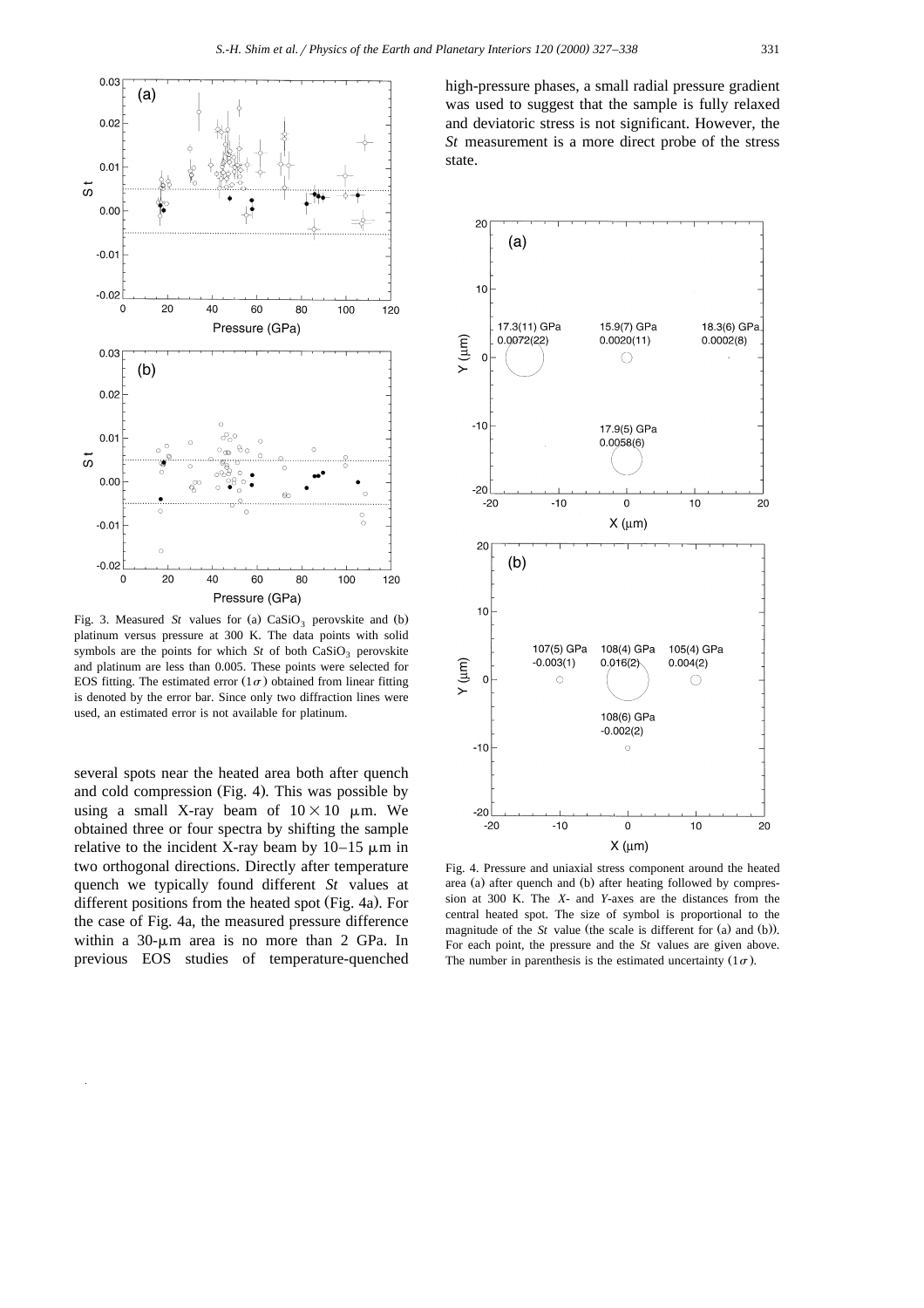The *St* value directly at the heated area is generally smaller than at surrounding areas, although not always the minimum as shown in Fig. 4a. This is consistent with the expectation that heating will release deviatoric stresses. However, after further cold compression, the heated spot does not have a smaller *St* value than surrounding areas any more (Fig. 4b). This indicates that heating the sample after compression as used by some earlier studies (Yagi et al., 1989; Mao et al., 1989) may be an effective way to reduce the differential stress.

As shown in Fig. 4, the *St* value varies dramatically over short distances near the heated area. We used a laser beam with a  $40 - \mu m$  diameter to heat the sample. The shape of the emitted intensity and temperature profiles are approximately Gaussian, although a TEM $_{01}$  mode is used for heating. Thus, for the area within  $\pm 10 \mu m$  from the center of the heated spot, the intensity and temperature profiles are nearly flat (Shim et al., 2000), and for the rest of the heated area the intensity and temperature decrease rapidly with a gradient of  $\sim 100 \text{ K}/\mu\text{m}$ . Thus, the spot  $15 \mu m$  away from the center corresponds to the position where thermal gradient becomes large. This different heating condition may be responsible for the observed inhomogeneity of *St* values within a small area (Fig. 4a). This problem worsens when we compress the material at 300 K after quench (Fig. 4b). In this case, at the center, the *St* value reaches a maximum. However, 10  $\mu$ m away from the center, *St* is very close to zero. Again, this shows the heterogeneity of the stress condition within a small range. As pointed out previously, the pressures are nearly the same for the different spots within the experimental error range. Since, *S* is a function of pressure, we can expect that this parameter would be nearly constant within the measured area in Fig. 4. This supports the idea that the scatter of *St* is due to the heterogeneity of differential stress, *t*.

In lattice strain theory, the stress state is assumed to be uniform over the sample (Singh, 1993). In addition, microscopic deviatoric stresses may be present that manifest themselves as broadening of diffraction lines (Weidner, 1998). It is likely that both macro- and micro-scale stresses are present in our samples. The measured *St* values (Fig. 3) provide evidence of the former while narrowing of the diffraction peaks (by  $\sim$  20%) upon heating (Shim et al., 2000) provide evidence for the latter. In this study, we assume that the stress state is homogeneous over the volume sampled by our  $10\times10 \mu$ m X-ray probe.

The heterogeneity of the stress condition could have affected the earlier DAC studies for  $CaSiO<sub>2</sub>$ perovskite (Tamai and Yagi, 1989; Yagi et al., 1989; Tarrida and Richet, 1989; Mao et al., 1989) where a large X-ray beam size was used  $(60 \mu m, Y$ agi et al., 1989 and Mao et al., 1989, and 110  $\mu$ m, Tarrida and Richet, 1989). The measurement over such a large volume containing heterogeneous stresses may explain the rather large random scatter of measured volumes for these earlier studies.

The uniaxial stress component, *t,* can be directly calculated for each *P*,*V* data point using the measured *St* value, provided that single-crystal elastic moduli are known as a function of pressure. For  $CaSiO<sub>3</sub>$  perovskite, these parameters have never been measured at high pressure or ambient pressure due to  $CaSiO<sub>3</sub>$  perovskite's instability at ambient conditions. The only available information on the singlecrystal elastic stiffnesses,  $C_{ii}$ , of CaSiO<sub>3</sub> perovskite is the first principle calculation by Karki and Crain (1998). We calculated *S* using their result. According to this calculation, *S* is positive from ambient pressure to 140 GPa. This is consistent with our result that requires  $S > 0$ . No clear pressure dependence of *St* can be resolved by our data. The calculation of Karki and Crain (1998) suggests S decreases rather strongly with pressure. However, it is expected that *t* will increase with compression (Duffy et al., 1999a,b). Hence, the approximately constant value of *St* in Fig. 3 may be consistent with a decrease in *S* with compression.

However, if we use Karki and Crain's *S* value to calculate the uniaxial stress component, *t*, from *St*, the uniaxial stress component should be more than 15 GPa for the entire pressure range. This value is surprisingly high. If true, this implies that  $CaSiO<sub>3</sub>$ perovskite is an exceptionally strong material. However, uncertainty in the  $C_{ij}$ 's and *St* values makes these *t* values highly uncertain.

According to Fig. 3b, *St* of platinum is almost randomly scattered around zero with a slight positive sign (average value is  $0.0023 \pm 0.0052$ ). The *S* of platinum is also unknown at high pressure. Thus, by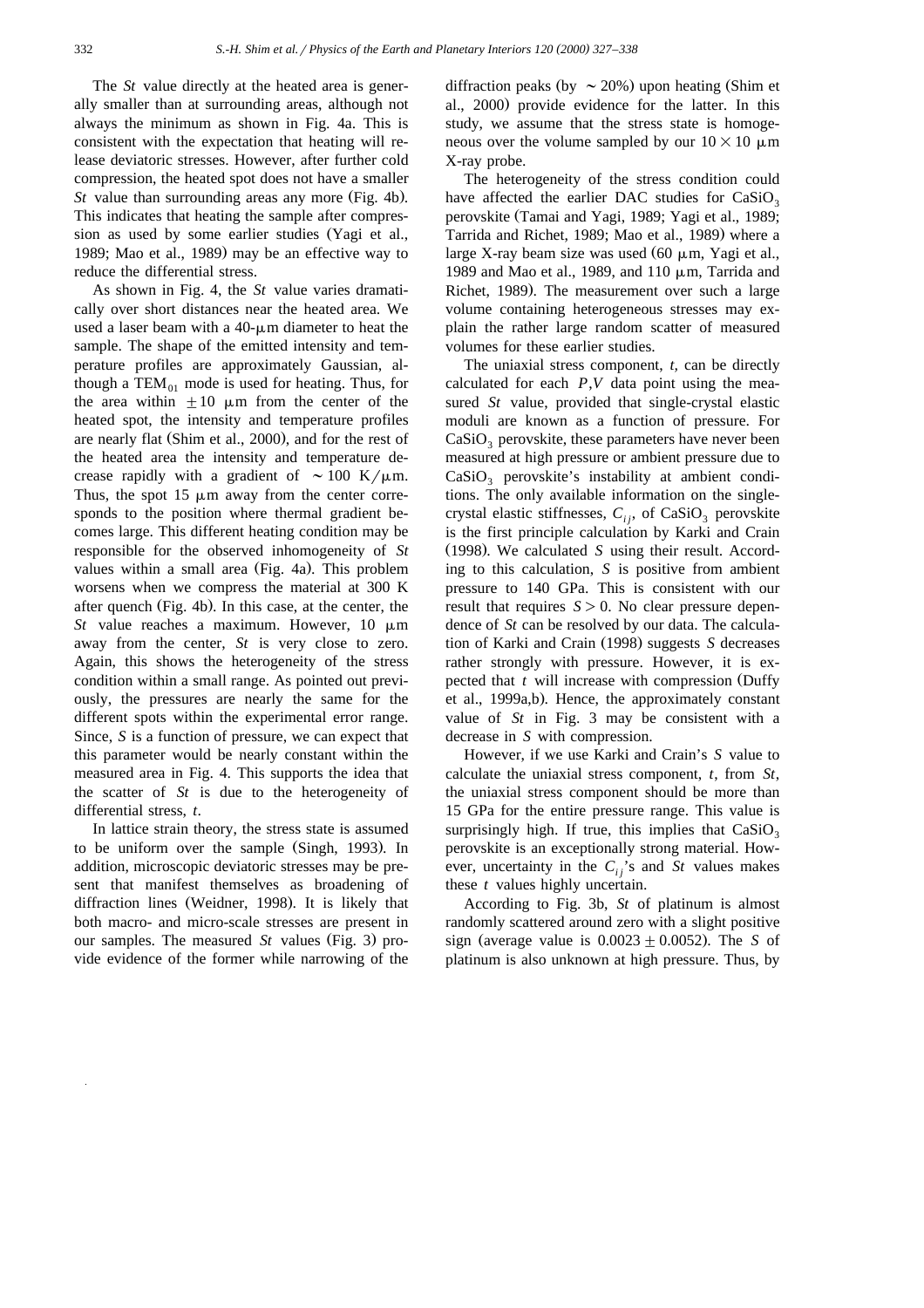using our average *St* value and the calculated *S* at ambient condition from Macfarlane and Rayne  $(1965)$ , the average *t* is estimated to be 0.7 GPa. However, for the maximum *St* observed for platinum  $(S_t \sim 0.012)$ , the differential stress could be as large as 3.9 GPa.

One can expect that the differential stress could be reduced by using a soft pressure-transmitting medium. Thus, one might expect that argon might be better than NaCl as a pressure-transmitting medium. Interestingly, the *St* value from the experiment using an argon medium is not systematically smaller than that which used NaCl. Argon is known to freeze above 1.2 GPa at 300 K (Finger et al., 1981). The comparable sample *St* values with argon may indicate that the strength of solid argon is comparable to that of NaCl at high pressure. However, in terms of

chemical inertness, argon is still better as a pressuretransmitting medium.

### 4.2. EOS of CaSiO<sub>3</sub> perovskite

Since differential stress can produce systematic error in measured volume and pressure, characterizing the uniaxial stress component is crucial to obtain an accurate *P*–*V* EOS curve. Ideally, we should have a hydrostatic stress state surrounding the sample to determine elastic properties by fitting the *P*–*V* data to an EOS. In other words, the *P*–*V* relationship should be measured where *t* is close to zero.

Fig. 5 shows the measured *P*,*V* points at 300 K. The *St* value for each data point is represented using a color scale. All measured points are shown including those measured at the heated spot and at nearby positions. As shown in Fig. 4a, the heated spot is not



Fig. 5. Measured *P*,*V* data and EOS fit to the third-order Birch–Murnaghan EOS. The fit was performed for the points which have  $|St|$  < 0.005 (red circles) for both CaSiO<sub>3</sub> perovskite and platinum combined with data by Wang et al. (1996). The error bar represents the estimated uncertainty  $(1\sigma)$  of pressure and volume. Data points whose symbol has a black edge were used for EOS fitting.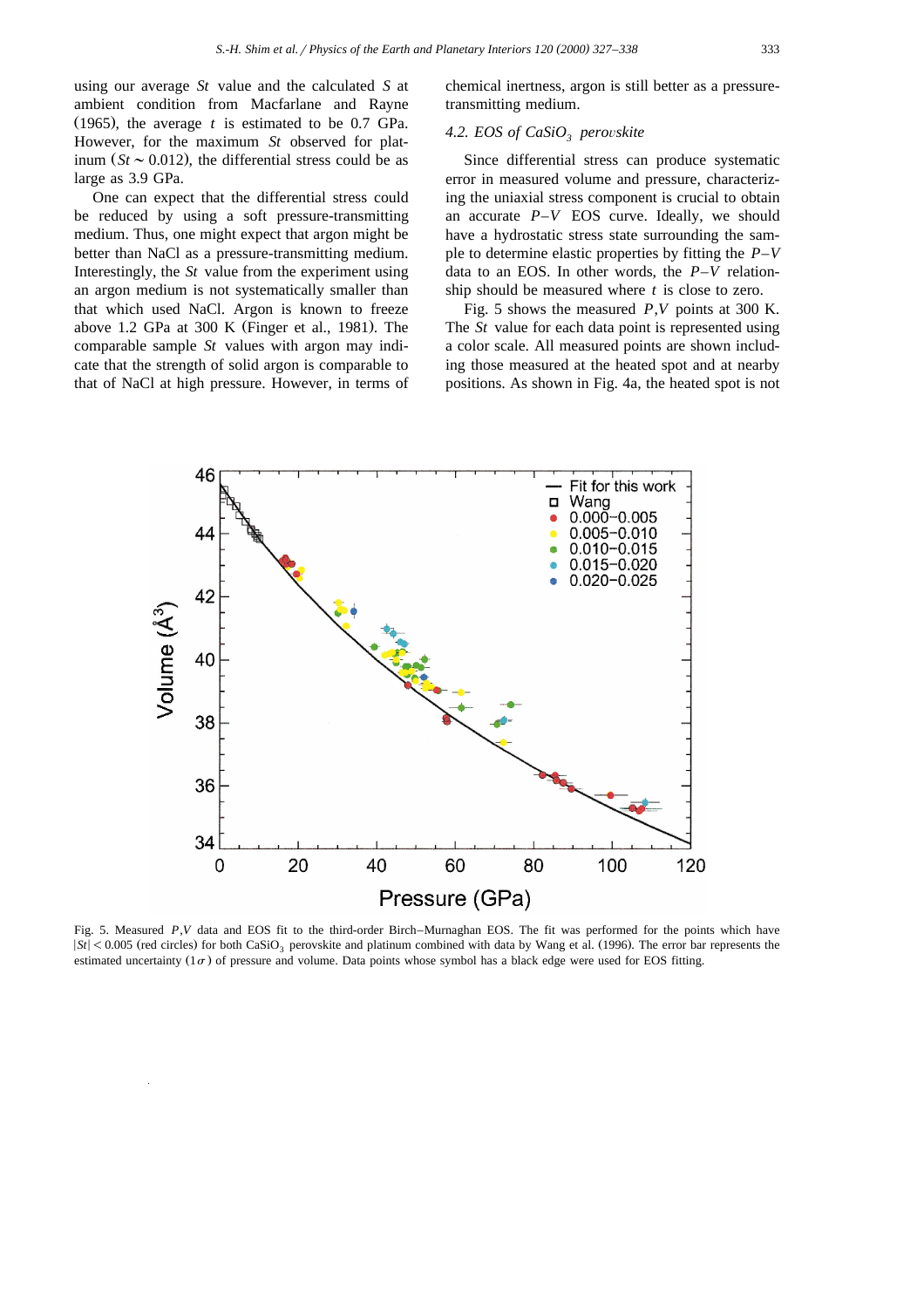Table 1

The data points used for EOS fitting. The number in parenthesis is estimated uncertainty  $(1\sigma)$ 

| Pressure (GPa) | Volume $(\AA^3)$ | Pressure medium |
|----------------|------------------|-----------------|
| 16.8(11)       | 43.167(58)       | Ar              |
| 18.3(5)        | 43.044(28)       | Ar              |
| 47.9(10)       | 39.194(36)       | NaCl            |
| 57.7(12)       | 38.158(33)       | Ar              |
| 57.9(13)       | 38.049(34)       | Ar              |
| 82.3(22)       | 36.347(54)       | Ar              |
| 85.8(24)       | 36.175(75)       | Ar              |
| 87.5(25)       | 36.104(68)       | Ar              |
| 89.6(30)       | 35.909(55)       | Ar              |
| 105.2(33)      | 35.300(86)       | Ar              |

necessarily the minimum *St* spot, although it generally shows a small *St* value.

Fig. 5 shows that there is a great deal of scatter in the *P*,*V* data points even when a pressure-transmitting medium is used. However, the points with similar *St* value, i.e., same color in Fig. 5, are aligned along bands in the *P*–*V* plane. It is clear that data points with low *St* yield lower volumes for a given pressure. The *St* value increases as one moves to increasing volumes at constant pressure. Hence, the larger differential stress results in a larger volume for a given pressure. This is consistent with the wellknown behavior of DAC samples under non-hydrostatic stress (Kinsland and Bassett, 1977) and was also observed in radial diffraction experiments (Duffy et al., 1999a).

The generation of stress in a DAC is uniaxial. The X-ray beam passes near the axial direction of the DAC in the normal geometry, so that the X-rays only sample the d-spacing near the minimum stress direction. Under highly non-hydrostatic conditions, the volume would be significantly overestimated in this case. This effect will be greater if the shear strengths of the sample and pressure standard are different.

In the laser-heated diamond-anvil cell (LHDAC) experiment, platinum is normally used as both a pressure standard and laser absorption material. However, as shown above, the strength of platinum is relatively small. However, some silicates, i.e.,  $CaSiO<sub>3</sub>$  perovskite as in this study, and oxides, MgO (Duffy et al., 1995; Shim and Duffy, unpublished data), should be able to sustain much larger differential stress. A  $CaSiO<sub>3</sub>$  perovskite–platinum mixture,

such as used here, could be very sensitive to deviatoric stress.

To fit *P*,*V* data to the third order Birch– Murnaghan equation, data points were selected from our data set which have *St* value less than 0.005 both for  $CaSiO<sub>3</sub>$  perovskite and platinum (Table 1). The choice of  $|St| < 0.005$  is justified by the fact that this corresponds to the range of *St* values found at high temperature (Shim et al., 2000). A total of  $10$ data points meet this criterion. These data points were presented in Fig. 3 using solid symbols.

Since we do not have data points below 15 GPa,  $V_0$  cannot be constrained by the present data alone. We thus combined our data with the lower pressure data  $(P \le 10$  GPa) of Wang et al. (1996). The weighting factor for each data point was calculated using the experimental uncertainty in pressure and volume. By fitting to a third order Birch–Murnaghan equation, the isothermal bulk modulus of  $CaSiO_3$  perovskite,  $K_{T0}$ , is found to be  $236 \pm 4$  GPa and its pressure derivative,  $K'_{T0}$  is to be 3.9  $\pm$  0.2 (Table 2). If  $K'_{T0}$  is fixed to 4.0, a value of  $K_{T0}$  equal to  $234 \pm 2$  GPa results. These bulk modulus values are significantly lower than those of previous DAC measurements, but consistent with lower pressure measurements by Wang et al. (1996) and the first principles calculation by Karki and Crain (1998).

Table 2

EOS parameters for  $CaSiO<sub>2</sub>$  perovskite compared with previous studies. The number in parenthesis is the  $1\sigma$  estimated uncertainty

|                                  | $V_0(\AA^3)$ | $K_{T0}$ (GPa) | $K_{T0}'$ |  |
|----------------------------------|--------------|----------------|-----------|--|
|                                  |              |                |           |  |
| This work                        | $45.58*$     | 236(4)         | 3.9(2)    |  |
| <i>Theoretical calculations</i>  |              |                |           |  |
| Wolf and Jeanloz (1985)          | 55.74        | 274            | 3.85      |  |
| Hemley et al. (1987)             | 45.81        | 347            | 5.3       |  |
| Sherman (1993)                   | 44.96        | 300            | 4.0       |  |
| Wentzcovitch et al. (1995)       | 46.15        | 254            | 4.4       |  |
| Chizmeshya et al. (1996)         | 45.62        | 255.6          | 4.724     |  |
| Karki and Crain (1998)           | 45.35        | 241            | 4.14      |  |
| <b>Experimental measurements</b> |              |                |           |  |
| Tamai and Yagi (1989)            | 45.58(7)     | 325(10)        | $4.0*$    |  |
| Yagi et al. (1989)               | 45.58(7)     | 288(13)        | $4.0*$    |  |
| Tarrida and Richet (1989)        | 45.60(10)    | 275(15)        | $4.0*$    |  |
| Mao et al. (1989)                | 45.37(8)     | 281(4)         | $4.0*$    |  |
| Wang et al. (1996)               | 45.58(4)     | 232(8)         | 4.8(3)    |  |

) Fixed parameter.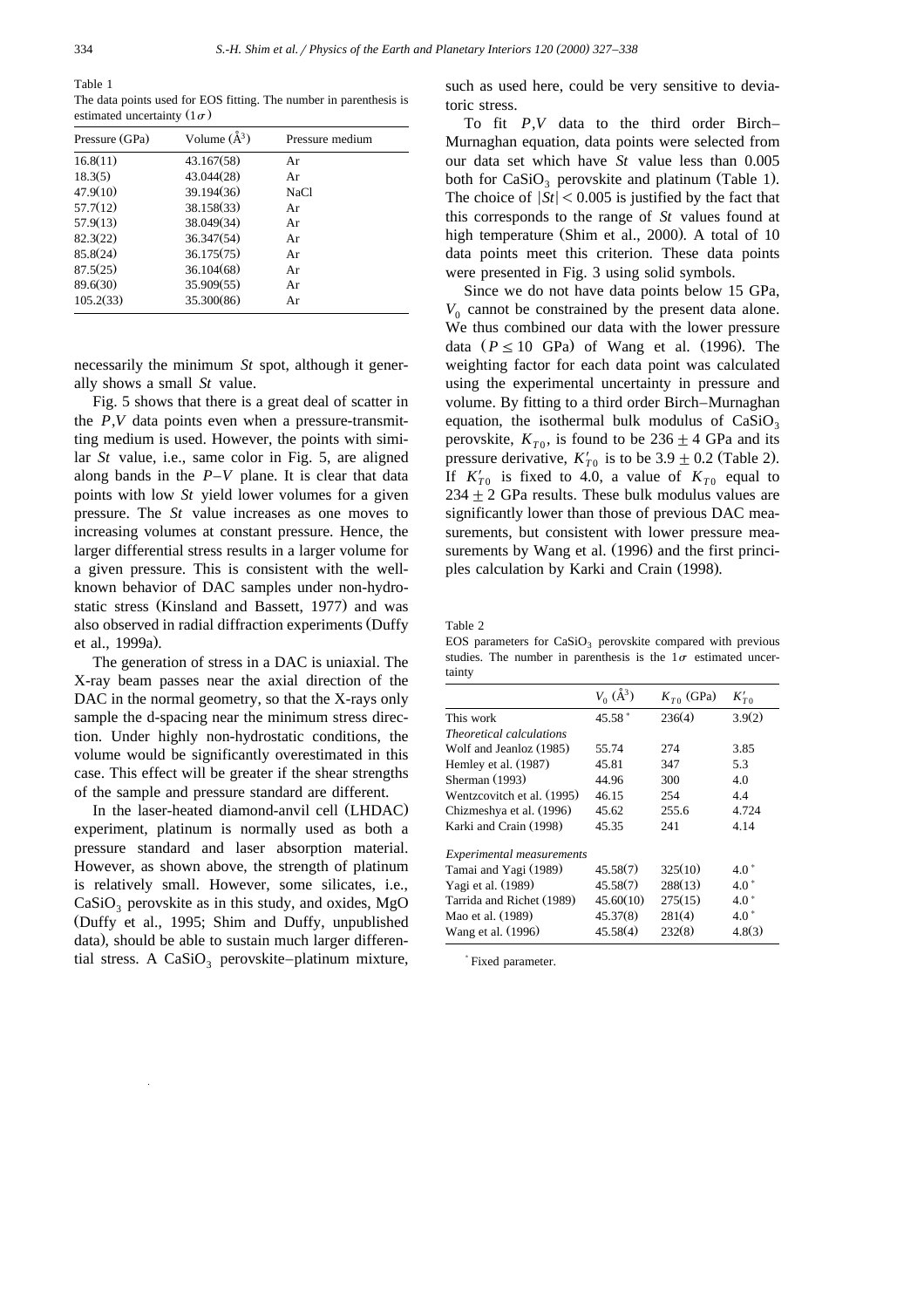In earlier DAC studies, the data scatter precludes precise determination of the pressure derivative of the bulk modulus,  $K'_0$ . In the LVP study that covered a limited pressure range ( $P \le 10$  GPa), to obtain a constraint on  $K_{T_0}$ , Wang et al. (1996) combined their data with the high-pressure DAC data of Mao et al. (1989). A large value of  $K'_{T0}$  (= 4.8) was obtained by reconciling their data with Mao et al.'s (1989) non-hydrostatic measurement. The resultant compression curve of Wang et al. (1996) is not distinguishable from that of Mao et al. (1989) over the mantle pressure range where  $CaSiO<sub>3</sub>$  perovskite is stable.

To compare the scatter of data points in our study with previous studies, we overlay all available data sets in Fig. 6. Interestingly, the data scatter from this study is comparable to that of previous studies. The EOS of Mao et al. (1989) is generally consistent with our data points which have  $St = 0.015$ . This suggests that earlier studies such as Mao et al. (1989) are significantly affected by non-hydrostatic stress. However, our selected data points which have the smallest differential stress components indicate that the density and bulk modulus at lower mantle pressure and 300 K is  $1-3\%$  greater and  $5-15\%$  smaller, respectively, than those of previous studies (Tamai and Yagi, 1989; Yagi et al., 1989; Tarrida and Richet, 1989; Mao et al., 1989; Wang et al., 1996.  $(Fig. 6)$ .

In combining different data sets, one needs to ensure that the stress conditions of sample are similar during the experiment. Wang et al. (1996) claimed that by heating the sample before measuring the 300 K XRD spectra they could decrease the non-hydrostatic stress to less than 0.05 GPa by watching the relative diffraction line shift of NaCl or BN, both of which existed in the sample capsule with  $CaSiO<sub>3</sub>$ perovskite. Thus, it is reasonable to combine our low



Fig. 6. P–V measurements from this study and previous studies (Tamai and Yagi, 1989; Yagi et al., 1989; Tarrida and Richet, 1989; Mao et al., 1989; Wang et al., 1996). The color scale for St values is the same as in Fig. 5.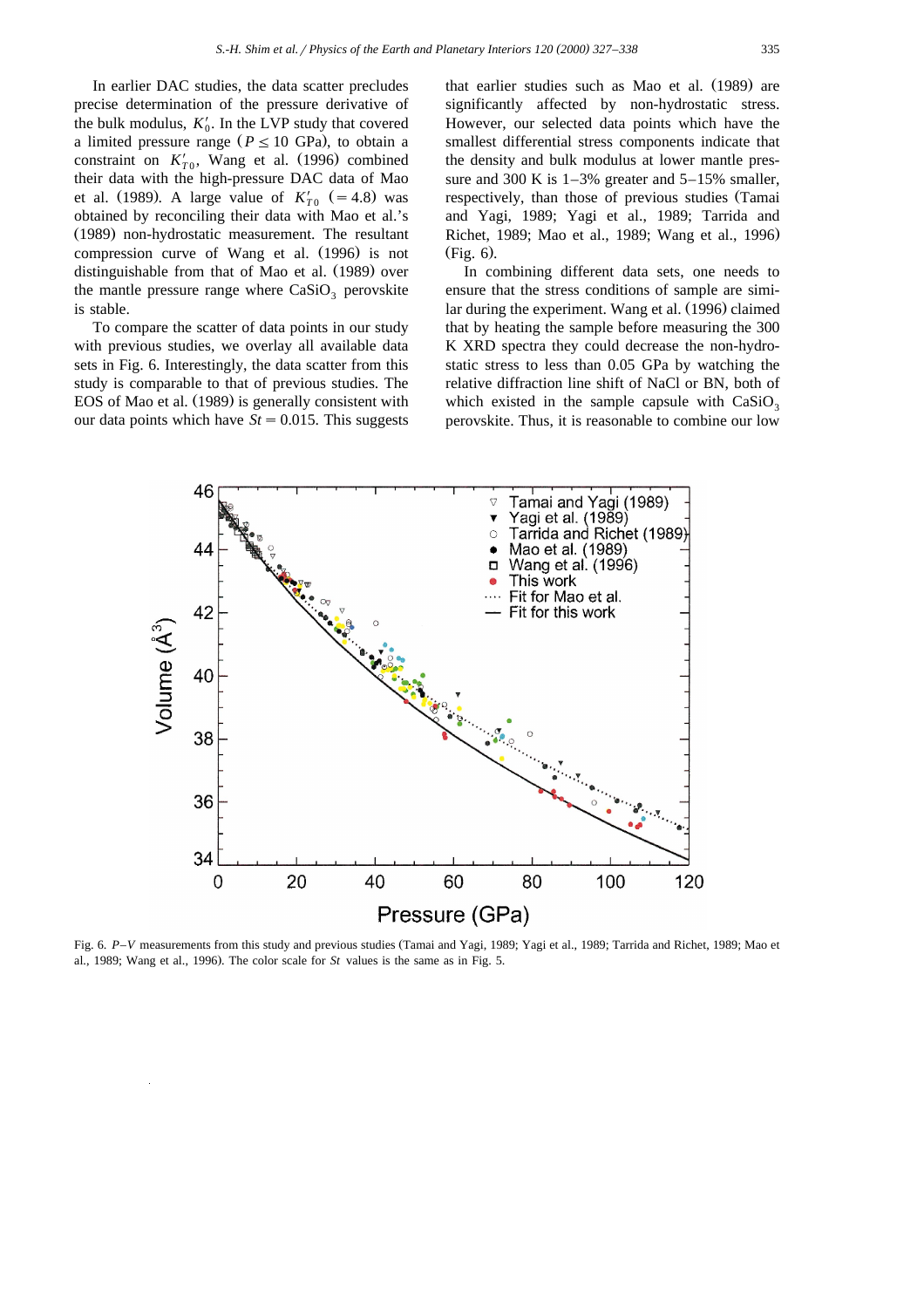*St* data with Wang et al.'s (1996) data since these are the only data sets for which a low deviatoric stress can be demonstrated.

In this study, *St* and volume calculations were performed for the cubic unit cell of  $CaSiO<sub>3</sub>$  perovskite. However, a tetragonal  $(I4/mcm)$  distortion of cubic (*Pm3m*) CaSiO<sub>3</sub> perovskite has been proposed based on theoretical calculations (Stixrude et al., 1996). This calculation suggests that the cubic phase is unstable compared to the tetragonal phase for all pressures at the ground state. We investigated the evidence for this by calculating the XRD pattern based on the proposed tetragonal structure. It turns out that the peak splitting for such a small distortion  $(0.7\%$  change of  $c/a$  ratio) is close to the resolution limit of EDXD technique. Assuming 0.7% *c*/*a* ratio change for  $CaSiO<sub>3</sub>$  perovskite and 0.5 keV full width at half maximum (FWHM) for EDXD, however, the distortion should still result in selective peak broadening in the case of small splittings (e.g., cubic  $200$ and 110 lines) and the appearance of new peaks for larger splittings (e.g., cubic 111 line). These were not observed in any of our XRD measurements.

Nevertheless, if an undetectable tetragonal distortion exists with less than 0.7%  $c/a$  ratio change, this will affect the *St* calculation. However, our calculations show that the proposed distortion will yield only  $St = 0.0008$ . If we assumed even a 50% intensity change caused by preferred orientation, so the apparent centroids of nearly overlapped peaks are shifted, *St* can vary within only  $-0.0007 \approx 0.0046$ range, which is much less than the observed *St* of CaSiO<sub>3</sub> perovskite. Thus, the observed St of CaSiO<sub>3</sub> perovskite cannot be explained by tetragonal distortion. Also, this distortion can result in  $\pm 0.28\%$ change for the measured volume. Again, this is no more than the experimental uncertainty. If the magnitude of distortion is larger than the proposed one, we expect it would be detectable by EDXD.

## **5. Conclusion**

XRD patterns were measured to 108 GPa for  $CaSiO<sub>3</sub>$  perovskite in the DAC. Argon or NaCl was used as pressure-transmitting media. By defining the product of the uniaxial stress component, *t*, and the elastic anisotropy, *S*, we can describe the stress condition of the sample under various conditions, such as after temperature quench and after cold compression. At a given pressure, the *St* value shows a large variation from 0.005 to 0.025. This indicates heterogeneity in the stress state for different positions in the sample.

Data points where a large non-hydrostatic stress component exists yield larger volumes for  $CaSiO<sub>3</sub>$ perovskite, whereas for points where the stress condition is close to hydrostatic the measured volume is relatively smaller. However, because the pressure standard, platinum, is less sensitive to deviatoric stress, this heterogeneous stress condition of the sample results in a large amount of scatter for measured volumes at the same pressure. This may have affected earlier DAC measurements where a large diameter X-ray beam was used and the stress conditions were not characterized.

It can be demonstrated that the data points and EOS fit to earlier DAC data by Mao et al. (1989) follow along a curve corresponding to a relatively high *St* value of 0.015 in the current study. By choosing the data points which have  $St \leq 0.005$  for platinum and  $CaSiO<sub>3</sub>$  perovskite and combining with lower pressure data by Wang et al. (1996), we find that  $CaSiO<sub>3</sub>$  perovskite is much more compressible than found in earlier DAC or LVP studies. The fitting result is  $K_{T0} = 236 \pm 4$  GPa and  $K'_{T0} = 3.9$  $\pm$  0.2. The bulk modulus is much smaller than previous DAC measurements (Tamai and Yagi, 1989; Yagi et al., 1989; Tarrida and Richet, 1989; Mao et al., 1989) and is consistent with LVP measurements (Wang et al., 1996). However, the pressure derivative of the bulk modulus is significantly different from that of Wang et al. (1996) who relied on non-hydrostatic high-pressure measurements by Mao et al. (1989) in order to resolve  $K'_{T0}$ .

Our new compression curve indicates that the density and bulk modulus of  $CaSiO<sub>3</sub>$  perovskite are 1–3% greater and 5–15% smaller, respectively, at lower mantle pressures  $(25-135 \text{ GPa})$  at 300 K than previous studies. As Shim and Duffy (2000) point out, higher order thermoelastic parameters, which are obtained by fitting *P*–*V*–*T* data, are strongly affected by small uncertainties in the 300 K compression curve. Therefore, the improved 300 K EOS will enable us to better determine the density and bulk modulus  $CaSiO<sub>3</sub>$  perovskite at the lower mantle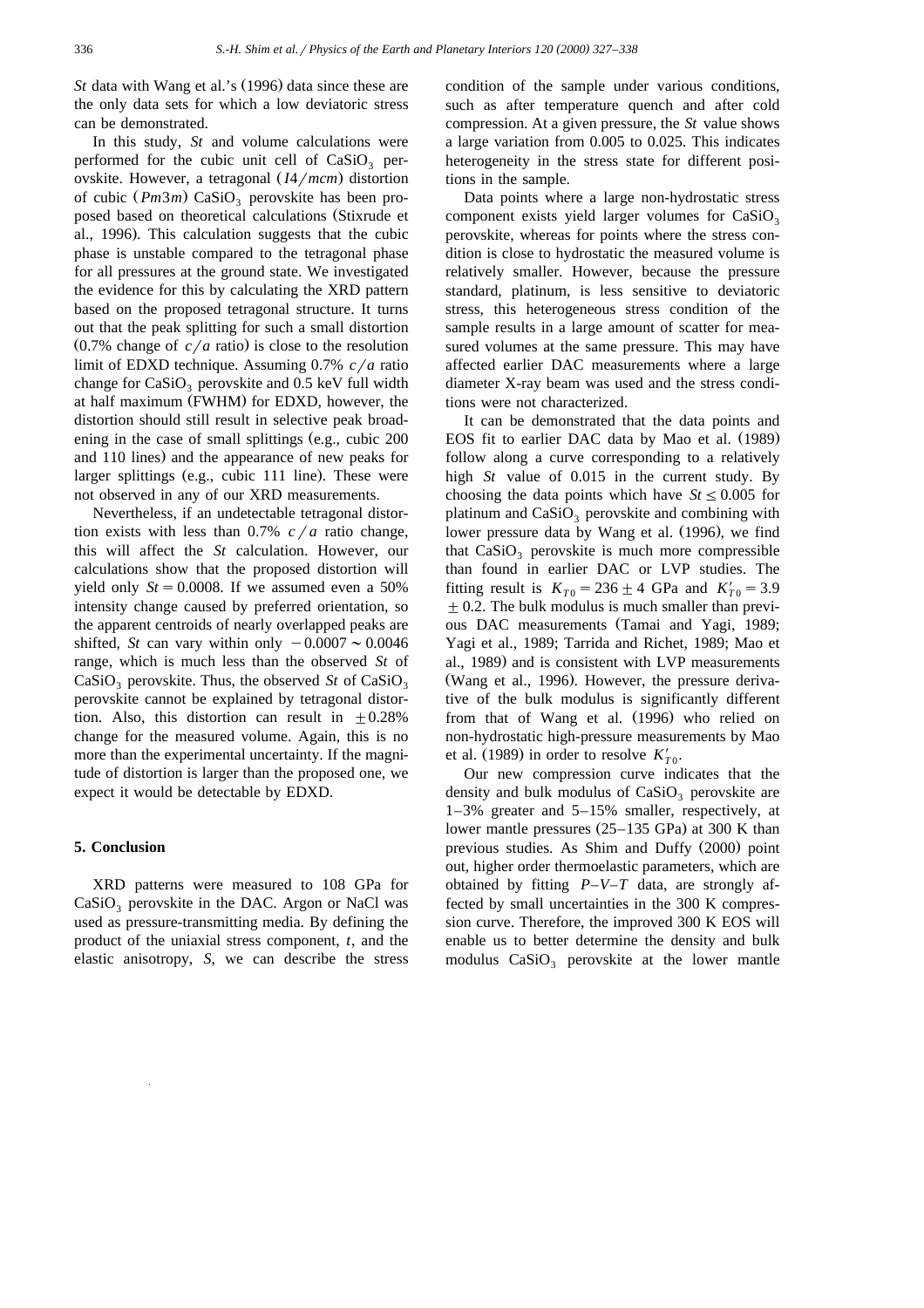pressure and temperature conditions, as discussed in a separate publication (Shim et al., 2000).

#### **Acknowledgements**

We thank Sergio Speziale and Abby Kavner for experimental assistance and T. Yagi and an anonymous reviewer for valuable comments. This research was supported by the NSF. Portions of this work were performed at GeoSoilEnviroCARS (GSECARS), Sector 13, Advanced Photon Source at Argonne National Laboratory. GSECARS is supported by the National Science Foundation–Earth Sciences, Department of Energy–Geosciences, W.M. Keck Foundation, and the United States Department of Agriculture. Use of the Advanced Photon Source was supported by the U.S. Department of Energy, Basic Energy Sciences, Office of Energy Research, under Contract No. W-31-109-Eng-38.

#### **References**

- Chizmeshya, A.V.G., Wolf, G.H., McMillan, P.F., 1996. Firstprinciples calculation of the equation-of-state, stability and polar optic modes of CaSiO<sub>3</sub> perovskite. Geophys. Res. Lett. 23, 2725–2728.
- Duffy, T.S., Hemley, R.J., Mao, H.-K., 1995. Equation of state and shear-strength at multi-megabar pressures — magnesium oxide to 227 GPa. Phys. Rev. Lett. 74, 1371–1374.
- Duffy, T.S., Shen, G., Heinz, D.L., Singh, A.K., 1999a. Lattice strains in gold and rhenium under non-hydrostatic compression to 37 GPa. Phys. Rev. B: Condens. Matter Mater. Phys., in press.
- Duffy, T.S., Shen, G., Shu, J., Mao, H.-K., Hemley, R.J., Singh, A.K., 1999b. Elasticity, shear strength and equation of state of molybdenum and gold under non-hydrostatic compression to 24 GPa. J. Appl. Phys. 86, 6229–6736.
- Finger, L.W., Hazen, R.M., Zou, G., Mao, H.-K., Bell, P.M., 1981. Structure and compression of crystalline argon and neon at high pressure and room temperature. Appl. Phys. Lett. 39, 892–894.
- Hemley, R.J., Jackson, M.D., Gordon, R.G., 1987. Theoretical study of the structure, lattice dynamics, and equations of state of perovskite-type  $MgSiO<sub>3</sub>$  and  $CaSiO<sub>3</sub>$ . Phys. Chem. Miner. 14, 2–12.
- Hirose, K., Fei, Y., Ma, Y.Z., Mao, H.-K., 1999. The fate of subducted basaltic crust in the Earth's lower mantle. Nature 397, 53–56.
- Holmes, N.C., Moriarty, J.A., Gathers, G.R., Nellis, W.J., 1989.

The equation of state of platinum to 660 GPa (6.6 Mbar). J. Appl. Phys. 66, 2962–2967.

- Karki, B.B., Crain, J., 1998. First-principles determination of elastic properties of  $CaSiO<sub>3</sub>$  perovskite at lower mantle pressures. Geophys. Res. Lett. 25, 2741–2744.
- Kinsland, G.L., Bassett, W.A., 1977. Strength of MgO and NaCl polycrystals to confining pressures of  $250$  kbar at  $25^{\circ}$ C. J. Appl. Phys. 48, 978–985.
- Liu, L., Ringwood, A.E., 1975. Synthesis of a perovskite-type polymorph of  $CaSiO<sub>3</sub>$ . Earth Planet. Sci. Lett. 14, 209–211.
- Macfarlane, R.E., Rayne, J.A., 1965. Anomalous temperature dependence of shear modulus  $c_{44}$  for platinum. Phys. Lett. 18, 91–92.
- Mao, H.-K., Yagi, T., Bell, P.M., 1977. Mineralogy of the earth's deep mantle: quenching experiments on mineral compositions at high pressure and temperature. Carnegie Inst. Washington, Year Book 76, 502–504.
- Mao, H.-K., Chen, L.C., Hemley, R.J., Jephcoat, A.P., Wu, Y., 1989. Stability and equation of state of  $CaSiO<sub>3</sub>$ -perovskite to 134 GPa. J. Geophys. Res. 94, 17889–17894.
- Mao, H.-K., Shu, J., Shen, G., Hemley, R.J., Li, B., Signh, A.K., 1998. Elasticity and rheology of iron above 220 GPa and the nature of the earth's inner core. Nature 396, 741–743.
- Oguri, K., Funamori, N., Sakai, F., Kondo, T., Uchida, T., Yagi, T., 1997. High-pressure and high-temperature phase relations in diopside CaMgSi<sub>2</sub>O<sub>6</sub>. Phys. Earth Planet. Inter. 104, 363– 370.
- Rivers, M.L., Duffy, T.S., Wang, Y., Eng, P.J., Sutton, S.R., Shen, G., 1998. A new facility for high-pressure research at the Advanced Photon Source. In: Manghnani, M.H., Yagi, T. (Eds.), Properties of Earth and planetary materials at high pressure and temperature. Geophys. Monogr. 101 American Geophysical Union, pp. 79–87.
- Shen, G., Mao, H.-K., Hemley, R.J., Duffy, T.S., Rivers, M.L., 1998. Melting and crystal structure of iron at high pressures and temperatures. Geophys. Res. Lett. 25, 373–377.
- Sherman, D.M., 1993. Equation of state, elastic properties, and stability of  $CaSiO<sub>3</sub>$  perovskite: first principles (periodic Hartree–Fock results). J. Geophys. Res. 98, 19795–19805.
- Shim, S.-H., Duffy, T.S., 2000. Constraints on the  $P-V-T$ equation of state of  $MgSiO<sub>3</sub>$  perovskite. Am. Mineral. 85, 354–363.
- Shim, S.-H., Duffy, T.S., Shen, G., 2000. The stability and  $P - V - T$  equation of state for CaSiO<sub>3</sub> perovskite in the earth's lower mantle. J. Geophys. Res., in press.
- Singh, A.K., 1993. The lattice strains in a specimen (cubic system) compressed nonhydrostatically in an opposed anvil device. J. Appl. Phys. 73, 4278–4286.
- Singh, A.K., Mao, H.-K., Shu, J., Hemley, R.J., 1998. Estimation of single-crystal elastic moduli from polycrystalline X-ray diffraction at high pressure: application to FeO and iron. Phys. Rev. Lett. 80, 2157–2160.
- Speziale, S., Zha, C.-S., Duffy, T.S., Hemley, R.J., Mao, H.-K., 2000. Quasi-hydrostatic compression of magnesium oxide to 52 GPa: implications for the pressure–volume–temperature equations of state. J. Geophys. Res., submitted for publication.
- Stixrude, L., Cohen, R.E., Yu, R., Krakauer, H., 1996. Prediction